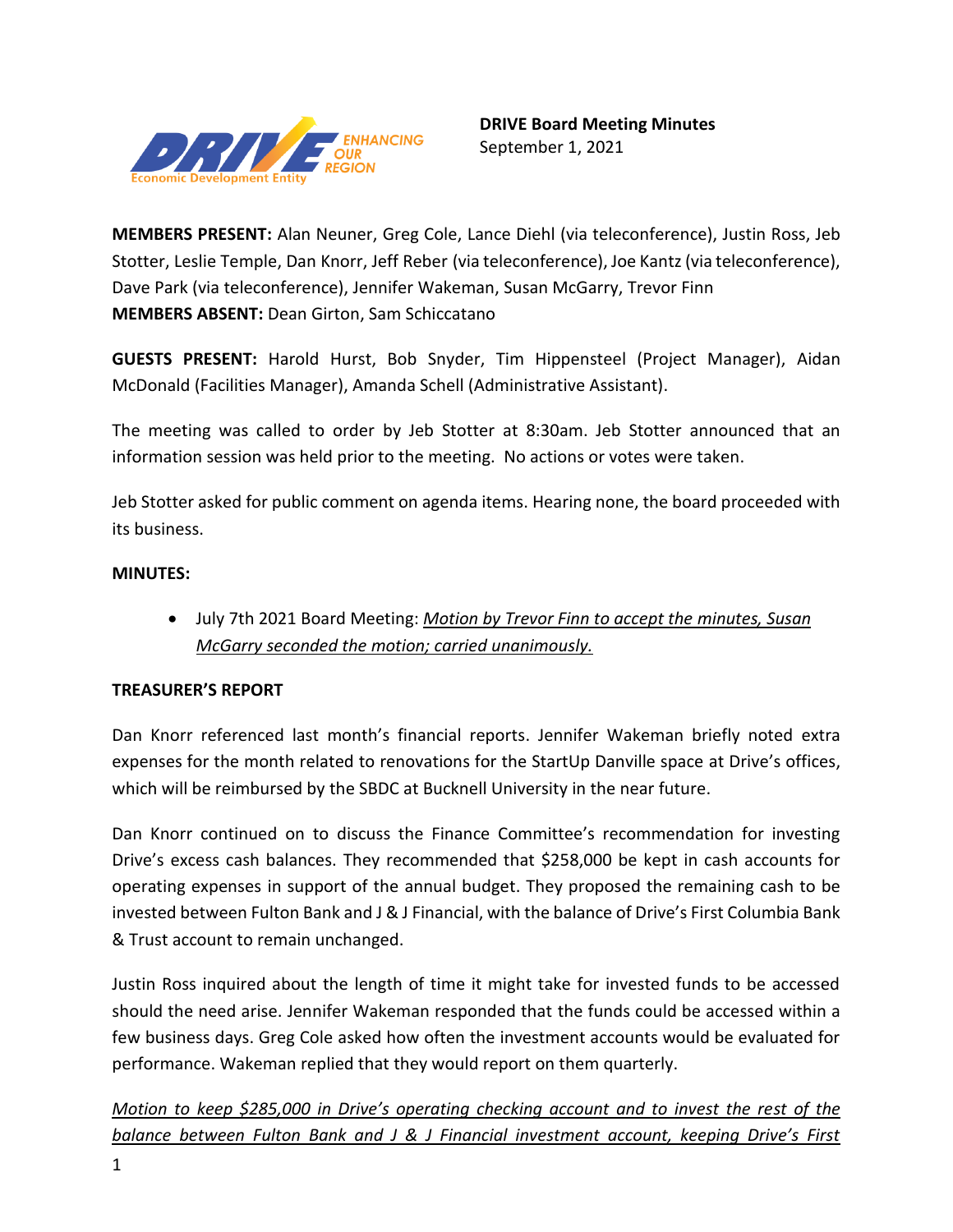*Columbia Bank & Trust account untouched made by Dan Knorr, seconded by Al Neuner; carried unanimously. Lance Diehl and Leslie Temple abstained.*

## **EXECUTIVE DIRECTOR'S REPORT:**

Jennifer Wakeman reported successful results with the Coronavirus Relief Fund project audit with McKonly & Asbury. She referenced a letter addressed to the Board of Director's stating that the audit did not identify any deficiencies in internal control that would be considered to be material weaknesses. They did recommend adding an additional layer of oversight to the financial review and reporting process, whether it be by the Board themselves or a member of management. Additionally, Jennifer relayed that the audit relating to the Coronavirus Relief Fund for yearend 2020 found Drive to be in compliance with the requirements of the grant, with no deficiencies in internal control or material weaknesses identified. The audit was presented to the Board and it was noted that copies can be obtained by the public upon request.

Jennifer also updated that a mailer to approximately 500 local businesses will be sent as part of Drive's Business Retention & Expansion project. A list of recent activity by Business Outreach Manager Betsy Reichenbach was included in today's Board Packet.

Wakeman also present the following brief updates: per a recent judicial approval, Jennifer Wakeman has signed the deed to the Days Inn, thereby allowing the transfer of the property to the proposed buyer. Drive has been released from monitoring by the PA DCED grant related to the Columbia County Business Park due to the jobs creation requirement having been met. Jennifer has recently been meeting with Kim Wheeler of SEDA-COG and Lauren Bryson of Focus Central PA to assess current regional economic needs and discuss grant options, etc. Last, Jennifer reported that she will attend, along with Tim Hippensteel, the upcoming PEDA conference as representatives of Drive.

## **PROJECT MANAGER'S REPORT:**

Tim Hippensteel provided the update that all 18 sites of Cares Act-funded internet are fully operational. SkyPacket has launched marketing in local newspapers, on Facebook, and through direct mail in served areas. Drive will be renegotiating broadband agreements in the near future with Connx & SkyPacket. Additionally, Drive recently applied for grant funding to install one site per county for internet access in Union, Snyder, and Montour counties.

Jeff Reber proposed sending Geisinger a letter of thanks for initially investing in the rural broadband project which led to increasing the scope across five counties with grant funding. Jennifer Wakemen will discuss this with the Broadband Committee. Lance Diehl inquired about press regarding the completion of the broadband project. Jennifer Wakeman informed him that there would be a ribbon-cutting and a press release in the future. Diehl also asked about the possibility of reaching out to area school superintendents to inform them of the availability of the networks. Jennifer relayed that she had been in contact with the CSIU and made them aware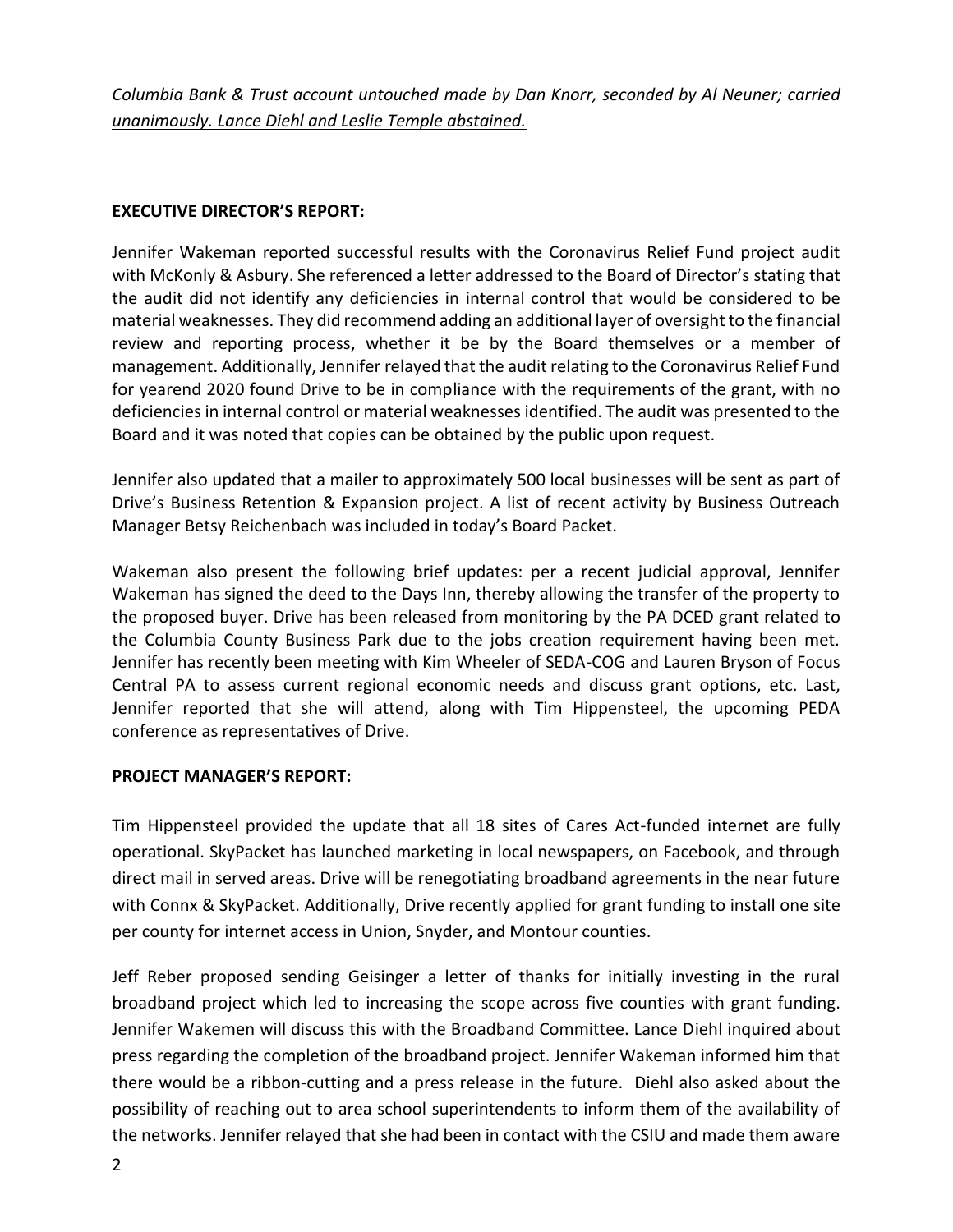of the completion of the project.

## **PROPERTY COMMITTEE:**

Aidan McDonald noted significant renovation activity at the Drive offices recently as part of the joint StartUp Danville venture with Bucknell University's Small Business Development Center. Also, lighting was recently installed in front of the Drive offices to illuminate the flagpole and a flag was raised.

McDonald noted that maintenance and repairs have been proposed to two outside entrances to Drive's offices. A quote has been received for Robert C. Young Inc. to remove and replace two sets of cement stairs and add an ADA compliant ramp to permit entrance to the building at a cost of \$12,740.

*Motion to approve the above repairs and maintenance to exterior steps and sidewalk made by Trevor Finn, seconded by Leslie Temple; carried unanimously.*

Additionally, McDonald noted that a recent roof inspection revealed the need for significant roof repairs. The Committee would like to issue an Invitation for Bids to repair an approximately 8,500 square foot patch of the Drive office's roof.

# *Motion to accept bids to repair approximately 8,500 square feet of roof made by Al Neuner, seconded by Susan McGarry; carried unanimously.*

Last, McDonald reported that the Property Committee is recommending that the Board issue a request for proposals for landscaping – design and build - for the front of the Drive office building. A discussion ensued with Susan McGarry commenting on the need for specificity in requesting proposals for such types of work. Justin Ross offered to provide a Planting Plan to assist with the RFP process.

*Motion to issue a Request for Proposals to complete landscaping work per a Planting Plan made by Dan Knorr, seconded by Trevor Finn; carried unanimously.*

## **Old Business**

Jeb Stotter asked for any contributions to Old Business. Greg Cole inquired about the possibility of reviewing the process for recruiting and selecting new Board members. Jeb Stotter added that a list of possible candidates (proposed by County Commissioners) could be kept for when vacancies occur. Jennifer Wakeman will relay this request to the Nominating Committee meeting. Jeb Stotter suggested emailing the names of possible candidates to Lance Deihl for consideration.

## **New Business**

Lance Diehl asked for clarification on Drive's Conflict of Interest Policy with regard to Board